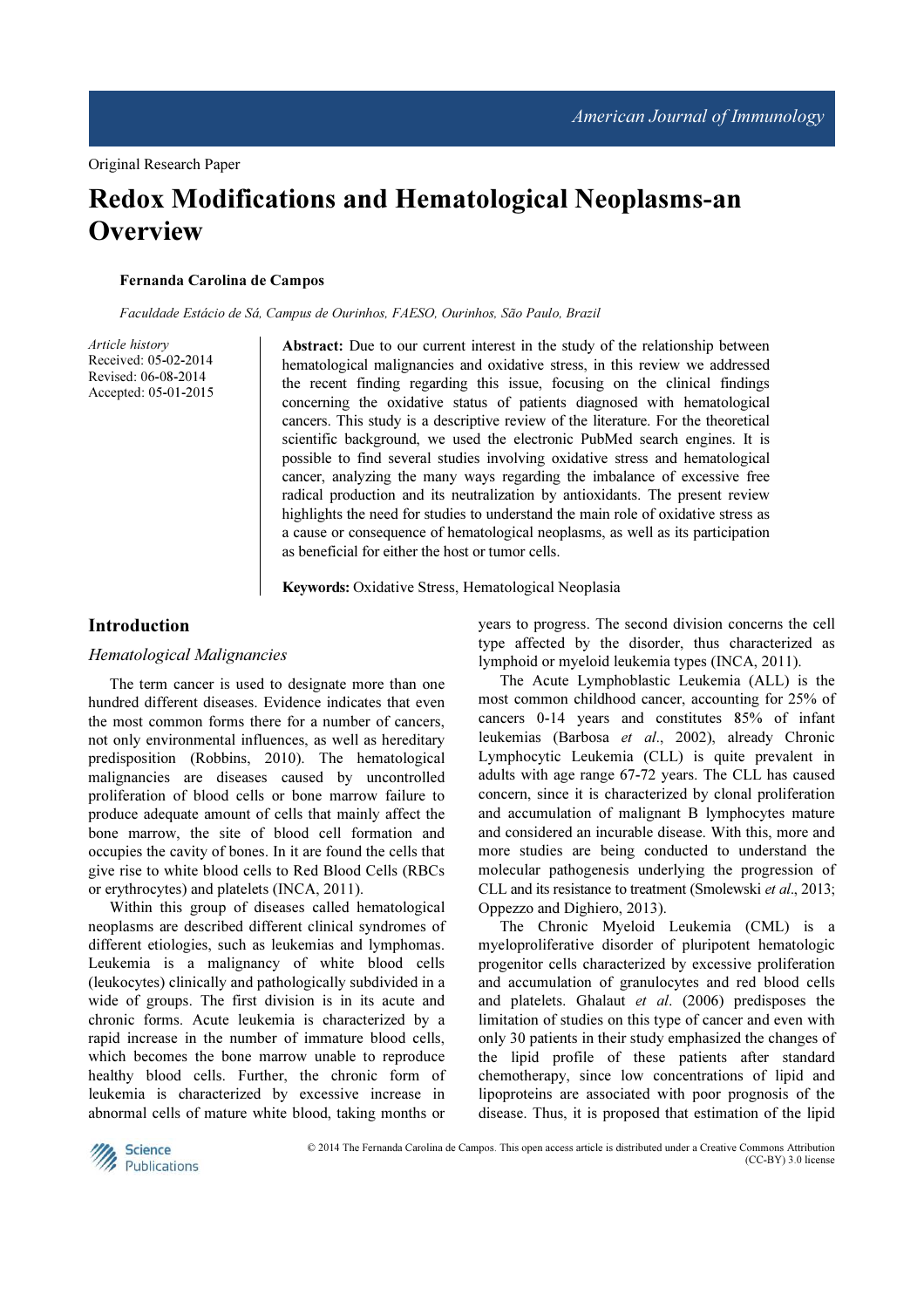profile may be helpful in evaluating the response to chemotherapy in CML patients.

Another type of hematologic malignancy are the lymphomas, malignancies originating in the lymph nodes, which are important in fighting infections. For unknown reasons, the number of cases has doubled in the last 25 years. The lymphomas are divided into Hodgkin Lymphoma (HL) and Non-Hodgkin's Lymphoma (NHL) (INCA, 2011). The Non-Hodgkin Lymphoma (NHL), a form of cancer that originates in the lymph nodes of the lymphatic system, can occur at any age, but the incidence of this pathology is higher in young adults between 25 to 30 years. The disease arises when a lymphocyte becomes malignant cell, able to grow uncontrollably and spread. The malignant cell starts to produce identical copies in the lymph nodes. Over time, there is a risk that such malignant cells disseminate to neighboring tissues and, if untreated, to reach other organs. Over the past 50 years, the number of cases remained stable in Brazil, while mortality was reduced by over 60% since the early 70s due to advances in treatment (INCA, 2011). In most cases the etiology of NHL is unknown, although is associated with immune malfunction. Therefore, people who received transplanted treatment with immunosuppressive drugs to prevent rejection of the transplant, patients with severe autoimmune conditions and people infected with HIV have a higher risk for developing NHL (INCA 2011).

# Free Radicals, Antioxidants and Oxidative Stress

Among the several risk factors enrolled in hematological malignancies prognosis, the occurrence of oxidative stress have been recently highlighted. The excessive production of highly reactive free radicals has been investigated in many diseases, especially in cancer. Oxidative stress is characterized by the imbalance between the generation of free radicals ant its scavenging by antioxidants, which can result excessive free radicals, tissue damage and production of toxic or harmful compounds (Burton and Yung, 2011; Robbins, 2010; Schneider and Oliveira, 2004).

Free radicals are all species that have one or more unpaired electrons and this can be centered free electron in an atom of oxygen, hydrogen, nitrogen, carbon, sulfur atoms or transition metals (Junior et al., 2001). These radicals can start chain reactions yielding new radicals and amplifying the ability to produce lesions in proteins, DNA and lipids (Filho, 2011). The organism undergoes constant action of Reactive Oxygen Species (ROS) and Nitrogen (RNS), generated physiologically or pathologically in processes as the mitochondrial respiratory chain, inflammatory processes, and biological dysfunctions or even from food (Halliwell and Gutteridge, 2007). The main generation of free radicals in cells is the reduction of oxygen to water, where the entry of 4 electrons in the oxygen molecule promotes emergence of radical hydrogen peroxide, superoxide anion and the hydroxyl radical (Halliwell and Gutteridge, 2007).

The superoxide anion is produced in the mitochondria or enzymatically by cytoplasmatic enzymes such as xanthine oxidase and cytochrome P-450 (Robbins, 2010). The superoxide radical is formed from the addition of an electron (e-) to an oxygen molecule (Schneider and Oliveira, 2004). Superoxide anions are poorly reactive in aqueous solution and are converted to hydrogen peroxide by the enzyme Superoxide Dismutase (SOD), yielding water and molecular oxygen. Hydrogen peroxide also gives rise to the hydroxyl radical, which can strongly react and change any cellular structure that is near and thus influence enzymes, nucleic acids and cellular membranes (Jenkins, 1988).

Free radicals generated during oxidative stress have many cellular targets, but the major are the membrane lipids, causing lipid peroxidation (Schneider and Oliveira, 2004). This oxidation of lipids results in secondary molecules such as alkoxyl, peroxyl, Malondial Dehyde (MDA) and 4-Hydroxynonenal (4-HNE). The latter are electrophilic compounds that can spread throughout the cell, damaging cellular components or interfering with their functioning (Conklin, 2004).

When the production of the reactive species is exacerbated, the cells trigger the antioxidant defenses as a neutralizing mechanism, aiming to block these radicals or inactive them, restoring the balance between pro and antioxidant (Robbins, 2010; Vasconcelos et al., 2007; Halliwell and Gutteridge, 2007).

There are enzymatic and non-enzymatic antioxidant defenses. The enzymatic system includes SOD, Catalase (CAT) and Glutathione Peroxidase (GPx). SOD catalyzes the superoxide radical, while CAT decomposes the hydrogen peroxide (Barreiros and David, 2006). Additional defenses include the glutathione system, where the Glutathione peptide (GSH) acts as a protective mechanism against oxidative stress by converting GSH to oxidized glutathione (Schneider and Oliveira, 2004).

The SOD, CAT and glutathione system, are the first line antioxidants that defend cells against reactive oxygen species and protecting cells from oxidative stress, playing a crucial role in neutralizing the effects of the products of lipid peroxidation (Park et al., 2007; Gago-Dominguez et al., 2007). Other antioxidants includes compounds ingested through regular diet as ascorbic acid (vitamin C), α-tocopherol (vitamin E) and β-carotene or synthesized by the human body, such as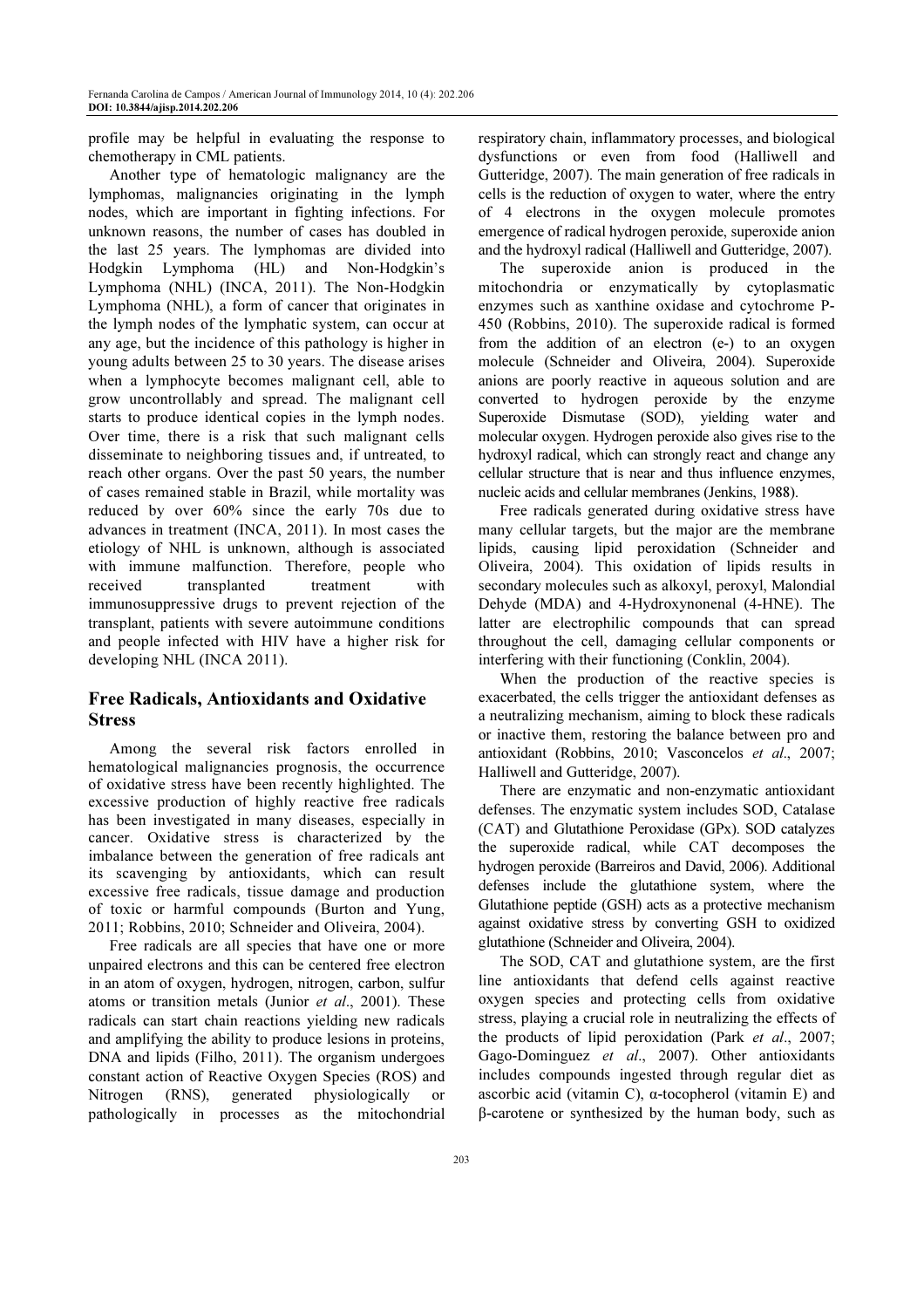uric acid, bilirubin, sex hormones, melatonin and ceruloplasmin (Schneider and Oliveira, 2004).

# The Oxidative Status of Patients with Hematological Neoplasms

Disturbances in the redox homeostasis are commonly associated with the arising of tumor cells. However, the main question that remains unclear is about the role of oxidative status in the pathology of the human cancer. Some studies have provided interesting evidences. For solid tumors, such as breast cancer, it is established that oxidative stress have been indicated as a major mediator of cancer staging progression (Panis et al., 2011). On the other hand, evidences point that metabolites derived from the lipid peroxidation process can represent a protective mechanism in breast cancer (Gago-Dominguez et al., 2007).

Regarding hematological neoplasms, some recent studies have characterized the oxidative status of patients and reported as follows. Kelkel et al. (2010) states that the imbalance between the production of Oxygen/Nitrogen-derived free Radicals (ROS/RNS) and antioxidants, featuring oxidative stress occurence in patients with different types of leukemia, confirming that the leukemic cells can produce more ROS than normal non-leukemic cells.

Additionally, it is also known that oxidative stress is closely involved with the occurrence of the toxicity of chemotherapy. Research has shown that patients with solid tumors undergoing treatment with chemotherapeutic drugs doxorubicin and paclitaxel have immediate treatment and oxidative damage of the blood cells with the development of anemia (Panis et al., 2011) systemic oxidative stress. In addition, chemotherapy causes damage to various organs of patients who are in continuous treatment with this anticancer causing significant side effects mediated by oxidative stress (Campos et al., 2012). The same seems to occur in the case of hematological malignancies, since previous studies have shown that oxidative stress is closely linked to the development of chemoresistance in adult patients with chronic myeloid leukemia (Pizzatt et al., 2012).

Ghalaut et al. (1999) showed the glutathione in lymphocytes of patients with acute leukemia before and after treatment and concluded that lymphocytic glutathione levels were higher in the active phase of disease than in the remission phase, suggesting that the glutathione level could act as a marker of leukemic activity and may help to predict onset of relapse.

Zhou et al. (2010) analyzed patients with Acute Myeloid Leukemia (AML) some markers of oxidative stress, such as the Total Antioxidant Capacity (T-AOC),

the activities of SOD, glutathione peroxidase, xanthine oxidase and MDA levels in order to evaluate the recurrence of disease and its relation with the oxidative status of patients. The results of this investigation indicated that the relapse of AML is associated with alterations in antioxidant defenses, suggesting a correlation between oxidative stress and the rate of AML relapse as a potential prognostic marker.

Another study conducted by Devi et al. (2000) explored the antioxidant system and its correlation with leukemias features. It was suggested that patients prior to therapy with different types of leukemia presented increased levels of oxidative stress on its leukocytes, characterized by the imbalance of several parameters such as alterations in superoxide anion and hydrogen peroxide, plasma malondialdehyde levels, red cell Copper Zinc Superoxide Dismutase (Cu-Zn SOD) and Glutathione Peroxidase (GSH-PX). Although the oxidative stress occurrence in leukocytes, no differences wer found among the distinct types of leukemias.

It has been widely demonstrated that the action of reactive oxygen species on proteins increase the formation of Carbonyl Groups (CG). In order to quantify the oxidative stress in patients with B-Chronic Lymphocytic Leukemia (B-CLL), Musolino et al. (2011) investigated the serum levels of CG demonstrated a significant increase of CG in B-CLL patients, suggesting the occurrence of systemic oxidative changes in such disease.

Another point of interest is the studies concerning the Acute Lymphocytic Leukemia (ALL). Enhanced levels of systemic oxidative stress have been reported in ALL patients, in association with DNA oxidative injuries, when comparing with healthy age-matched individuals (Devi et al., 2000). Significant reduction of enzymatic antioxidants has been also found in ALL (Senturker et al., 1997). Modifications of the redox status are pointed as putative enrolled with the development of chemoresistant phenotypes. In vitro studies indicate that chemoresistant ALL cells may be associated with the lacking of response to oxidative stress-driven death signals, in association with enhancement in the antioxidant capacity of such cancer cells (Goto et al., 2007).

# Conclusion

Studies regarding the relationship between oxidative changes and hematological malignancies are still sparse. Most of the studies points to the occurrence of an imbalance mediated by excessive free radical production, with impaired production of antioxidants. The enhancement of the antioxidant content of cancerous cells may also be a key event to the acquisition of chemoresistance of leukemic cells.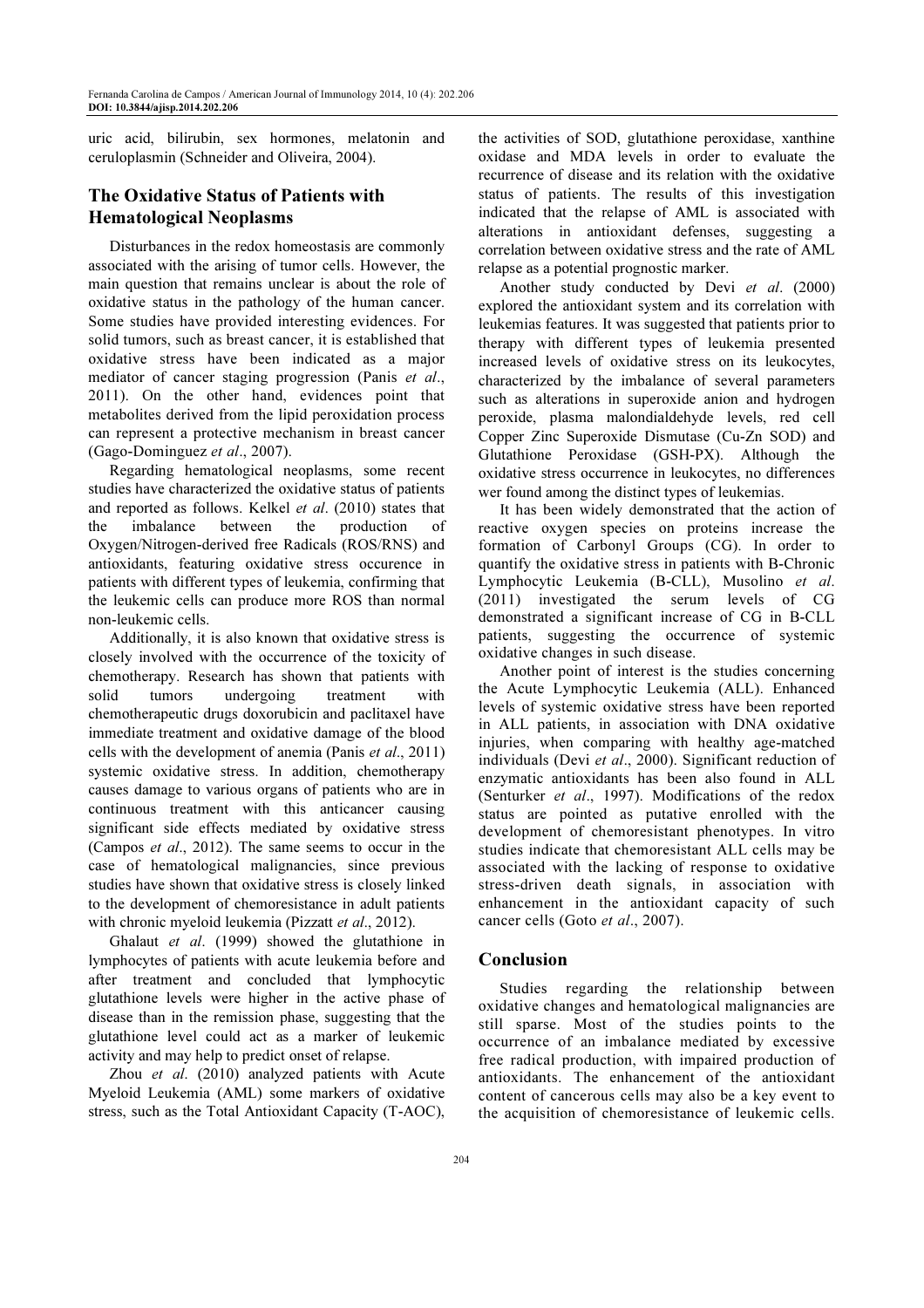Further studies are necessary to establish the causeconsequence relationship concerning oxidative stress and hematological malignancies, especially regarding the mechanisms enrolled in the parameters that determine poor disease prognosis.

# Author's Contributions

All authors equally contributed in this work.

# **Ethics**

This article is original and contains unpublished material. The corresponding author confirms that all of the other authors have read and approved the manuscript and no ethical issues involved.

# References

- Barbosa, C.M.P.L., C. Nakamura, M.T. Terreri, M.L.M. Lee and A.S. Petrilli, 2002. Manifestações músculoesqueléticas como apresentação inicial das leucemias agudas na infância. J. de Pediatria, 78: 481-4. DOI: 10.2223/JPED.903
- Barreiros, A.L.B.S., J.M. David and J.P. David, 2006. Estresse oxidativo: Relaçãoentre geração de espécies reativas e defesa do organismo. Quim. Nova, 29: 113-123.

DOI: 10.1590/S0100-40422006000100021

- Burton, G.J. and H.W. Yung, 2011. Endoplasmic reticulum stress in the pathogenesis of early-onset pre-eclampsia. Pregnancy Hypertens, 1: 72-78. DOI: 10.1016/j.preghy.2010.12.002
- Campos, F.C., P. Carolina, T. De Rossi, V.J. Victorino and A.O.C. Armani et al., 2012. Aspects related to oxidative stress-mediated toxicity of doxorubicin. Applied Cancer Res., 32: 25-29.
- Conklin, K.A., 2004. Free Radicals: The pros and cons of antioxidants. Am. Soc. Nutrit. Sci. J. Nutr., 134: 3201-3204.
- Devi, G.S., M.H. Prasad, I. Saraswathi, D. Raghu and D.N. Rao et al., 2000. Free radicals antioxidant enzymes and lipid peroxidation in different types of leukemias. Clin. Chim. Acta., 293: 53-62. DOI: 10.1016/S0009-8981(99)00222-3
- Filho, G.B., 2011. Bogliolo Patologia. 8° edição. Editora Guanabara Koogan LTDA. Rio de Janeiro-RJ. 1501.
- Gago-Dominguez, M., X. Jiang and E. Castelao, 2007. Lipid peroxidation, oxidative stress genes and dietary factors in breast cancer protection: A hypothesis. Breast Cancer Res., 9: 201-212. DOI: 10.1186/bcr1628
- Ghalaut, V.S., M.B.P. Sunita and P.S. Ghalaut, 2006. Alteration in lipid profile in patients of chronic myeloid leukemia before and after chemotherapy. Clin. Chim. Acta., 366: 239-242. DOI: 10.1016/j.cca.2005.10.022
- Ghalaut, V.S., S. Kharb, P.S. Ghalaut and A. Rawal, 1999. Lymphocyte glutathione levels in acute leukemia. Clin. Chim. Acta., 285: 85-89. DOI: 10.1016/S0009-8981(99)00109-6
- Goto, Y., S. Otani and A.A. Grace, 2007. The yin and yang of dopamine release: A new perspective. Neuropharmacology, 53: 583-587. DOI: 10.1016/j.neuropharm
- Halliwell, B. and J.M.C. Gutteridge, 2007. Free Radicals in Biology and Medicine. 4th Edn., New York, Oxford University Press, ISBN-10: 019856869X, pp: 704.
- INCA, 2011. Estimativa 2012 de incidência do câncer no Brasil Brasil/Instituto Nacional deCâncer José Alencar Gomes da Silva, Coordenação Geral de Ações Estratégicas, Coordenação de Prevenção e Vigilância. INCA, Rio de Janeiro.
- Jenkins, R.R., 1988. Free radical chemistry relationship to exercise. Sports Med., 5: 156-70. DOI: 10.2165/00007256-198805030-00003
- Junior, L.R., N.F. Hoehr and A.P. Vellasco, 2001. Sistema antioxidante envolvendo o ciclo metabólico da glutationa associado a métodos eletroanalíticos na avaliação do estresse oxidativo. Quim. Nova, 24: 112-119. DOI: 10.1590/S0100-40422001000100019
- Kelkel, M., C. Jacob M. Dicato and M. Diederich, 2010. Potential of the Dietary antioxidants resveratrol and curcumin in prevention and treatment of hematologic malignancies. Molecules, 15: 7035-7074. DOI: 10.3390/molecules15107035
- Musolino, C., A. Allegra, A. Alonci, A. Saija and S. Russo et al., 2011. Carbonyl group serum levels are associated with CD38 expression in patients with B chronic lymphocytic leukemia. Clin. Biochem., 44: 1487-1490. DOI: 10.1016/j.clinbiochem.2011.08.1149
- Oppezzo, P. and G. Dighiero, 2013. Role of the B-cell receptor and the microenvironment in chronic lymphocytic leukemia. Blood Cancer J. DOI: 10.1038/bcj.2013.45
- Panis, C., A.C.S.A. Herreira and V.J.V. Colaboradores, 2011. Oxidative stress and hematological profiles of advanced breast cancer patients subjected to paclitaxel or doxorubicin chemotherapy. Breast Cancer Res. Treat., 133: 89-97. DOI: 10.1007/s10549-011
- Park, E.M., N. Ramnath, G.Y. Yang, J.Y. AHN and Y. Park Lee *et al.*, 2007. High SOD and low GPX activities in RBC predict susceptibility of lung cancer patients to radiation pneumonitis. Free Radic. Biol. Med., 42: 280-287. DOI: 10.1016/j.freeradbiomed.2006.10.044
- Pizzatt, L., C. Panis, G. Lemos, M. Rocha and R. Cecchini et al., 2012. Label-free MSE proteomic analysis of chronic myeloid leukemia bone marrow plasma: Disclosing new insights from therapy resistance. DOI 10.1002/pmic.201200066